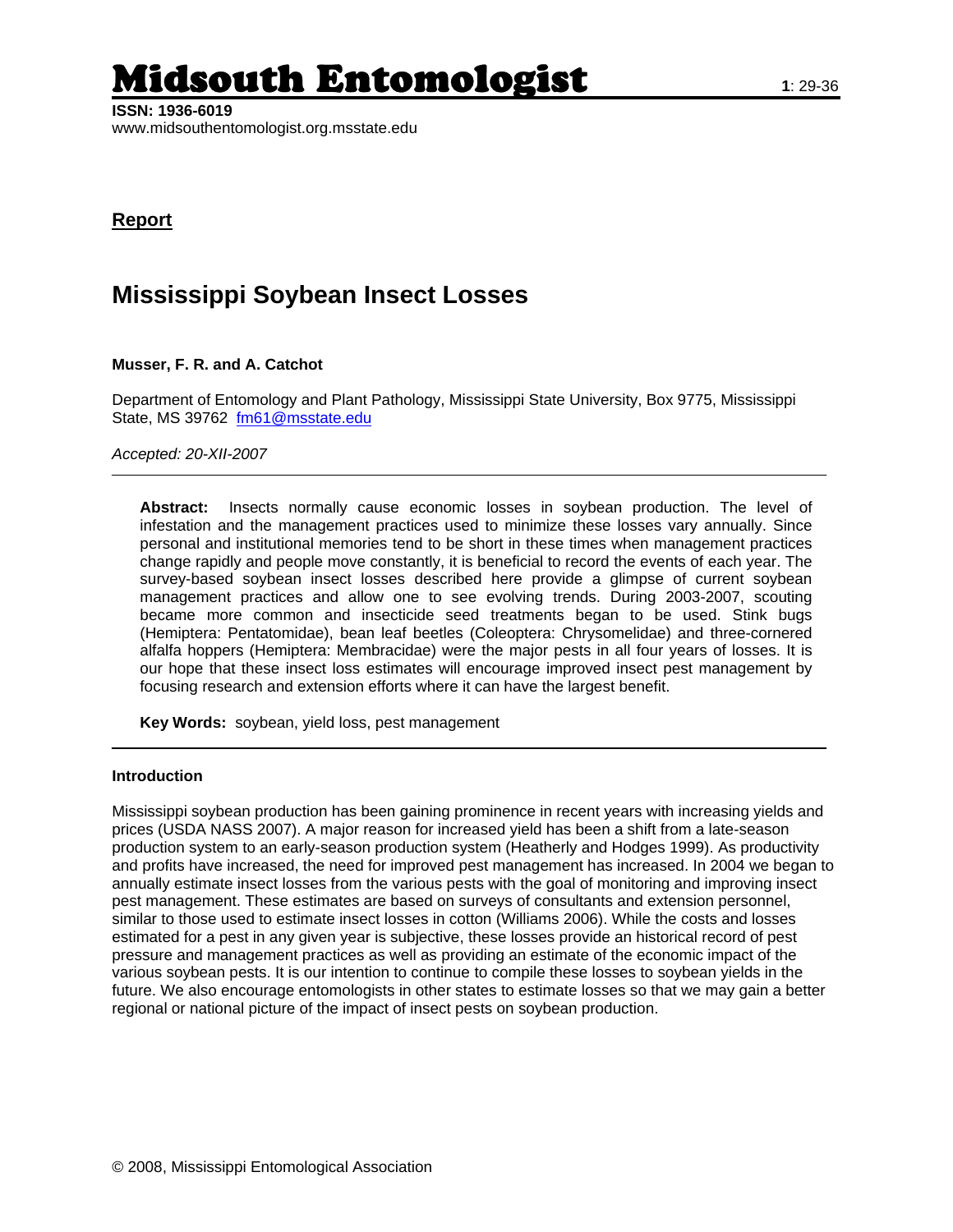### **Materials and Methods**

A survey was sent to crop consultants and extension personnel in the fall of each year. Surveyed people were those who actively scouted soybean fields and those who assisted growers in making soybean pest management decisions. These surveys were compiled and then combined with our own experience to estimate the various fields in the table. Acreage, yield and price data were drawn from Mississippi Agricultural Statistics Service publications (USDA NASS 2007). The estimates were placed in an Excel spreadsheet (Microsoft Office 2003, Microsoft Corp.) to make the various calculations. The actual formulas used in the spreadsheet are in Appendix 1.

### **Results and Discussion**

Soybean insect pest management intensity increased over the last four years, with scouted acreage more than doubling and the average number of insecticide applications doubling (Table 1). Given the high yield and price of soybeans in 2007, this increased protection was likely economical in most cases. Insecticide seed treatments have just begun to be used in Mississippi, so the impact of this technology has not been realized yet.

| Year | Acres          | Yield        | Price      | % acres | % acres     | No. foliar   | % yield | $$$ loss |
|------|----------------|--------------|------------|---------|-------------|--------------|---------|----------|
|      | (million) $^1$ | (bu/ac) $^2$ | (\$/bu)    | scouted | with insect | insecticide  | loss to |          |
|      |                |              |            |         | seed trt.   | applications | insects | cost/ac  |
| 2004 | 1.67           | 37.5         | 6.20       | 10      |             | 0.89         | 8.09    | 25.46    |
| 2005 | 1.61           | 36.5         | 5.92       | 11      |             | 0.71         | 5.89    | 17.61    |
| 2006 | 1.67           | 26.0         | 6.23       | 15      | 0.01        | 1.04         | 6.12    | 19.12    |
| 2007 | 1.43           | 41.0         | $7.70^{3}$ | 25      |             | 2.11         | 6.87    | 41.22    |

**Table 1.** Overall Mississippi average soybean management and performance, 2004-2007.

 $11$  acre = 0.405 ha

 $^{2}$  1 bu/ac = 67.2 kg/ha

 $3$  estimate. Final price not available from NASS at submission time.

Table 2 highlights management and losses from those pests causing the largest economic losses in MS soybeans from 2004-2007. Stink bug (Hemiptera: Pentatomidae), a complex of southern green (*Nezara viridula*), green (*Acrosternum hilare*), brown (*Euschistus servus*), red-shouldered (*Thyanta* spp.) and redbanded (*Piezadorus guildinii*) stink bugs is the major pest of soybeans each year, infesting every acre, causing both yield and quality losses. Bean leaf beetle, *Ceratoma trifurcata*, (Coleoptera: Chrysomelidae) and three-cornered alfalfa hopper, *Spissistilus festinus*, (Hemiptera: Membracidae) cause different types of damage but caused about the same amount of loss each year. The soybean looper, *Pseudoplusia includens*, (Lepidoptera: Noctuidae) caused more damage in 2007 than in previous years. Yield losses and insecticide applications were relatively rare for all other pests (Appendices 2-5).

**Table 2.** Losses and management of major soybean pests in Mississippi, 2004-2007.

| Pest              |      |      | % acres treated with foliar insecticides |      | $$$ loss + cost/ac |       |       |       |  |  |
|-------------------|------|------|------------------------------------------|------|--------------------|-------|-------|-------|--|--|
|                   | 2004 | 2005 | 2006                                     | 2007 | 2004               | 2005  | 2006  | 2007  |  |  |
| Stink bug         | 35.0 | 35.7 | 45.5                                     | 57.7 | 15.54              | 10.39 | 11.45 | 19.71 |  |  |
| Bean leaf beetle  | 12.0 | 9.3  | 19.8                                     | 52.4 | 3.63               | 1.85  | 2.26  | 6.64  |  |  |
| TCAH <sup>1</sup> | 20.0 | 13.7 | 15.0                                     | 31.5 | 3.52               | 2.47  | 2.34  | 6.44  |  |  |
| Sovbean looper    | 0.4  | 1.3  | 2.8                                      | 14.7 | 1.04               | 1.04  | 1.28  | 3.99  |  |  |

<sup>1</sup>Three-cornered alfalfa hopper

One factor that has not been broken out in these soybean losses is the impact of double-cropped soybeans following wheat. Double-cropped acreage in Mississippi has traditionally been very small, but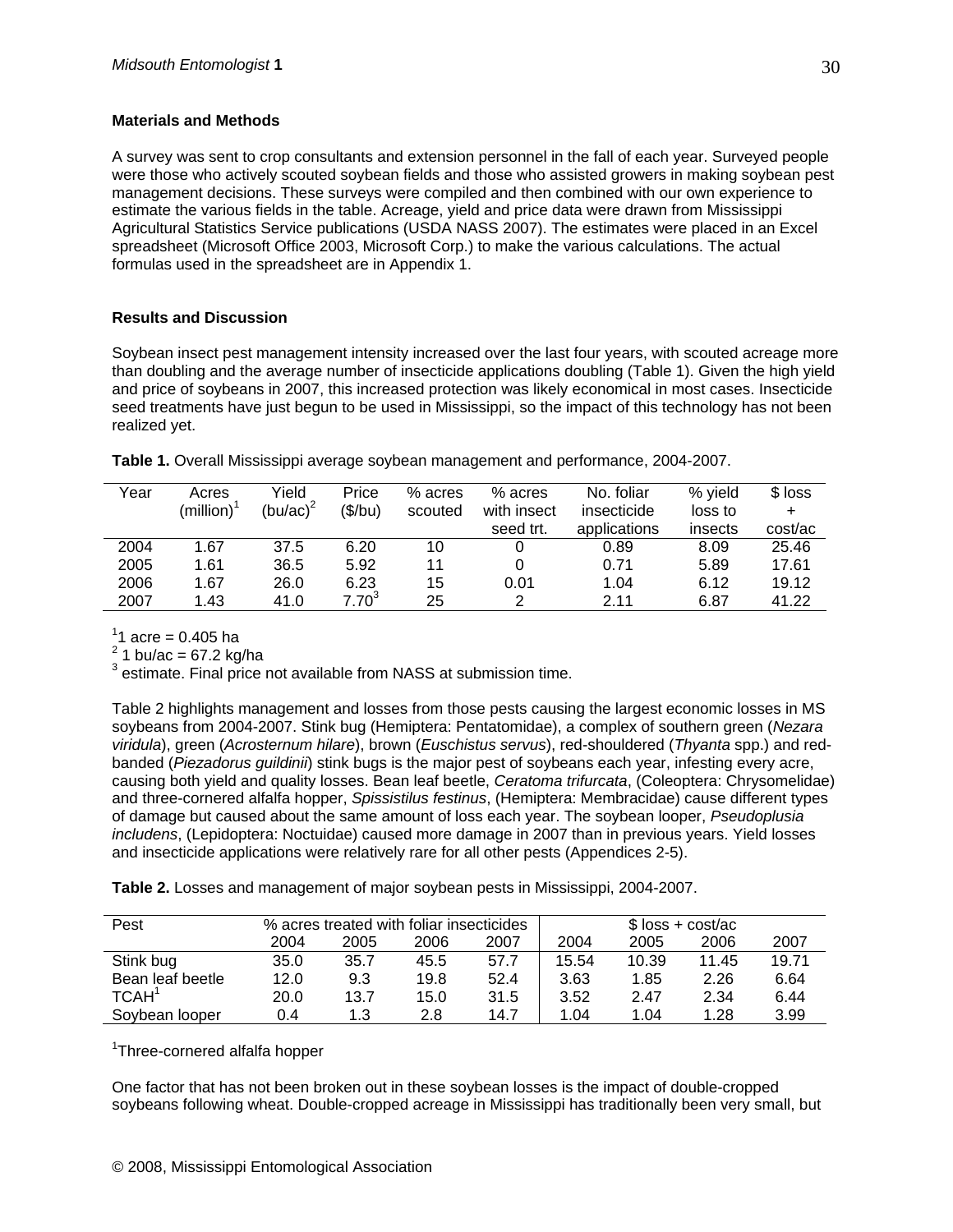with wheat acreage increasing in Mississippi, double-cropped soybeans were more common in 2007. These acres tended to receive more foliar applications for soybean loopers and stink bugs and had lower yields than full-season soybeans, accounting for much of the increase in the number of foliar applications in 2007.The complete soybean loss tables are found in Appendices 2-5.

#### **Acknowledgements**

These losses could not be calculated without the assistance of numerous crop consultants and extension personnel who willingly completed this survey each year. We also acknowledge Michael Williams who has compiled insect losses in cotton for many years which gave us the idea to start a similar program in soybeans.

#### **References**

**Heatherly, L. G. and H. F. Hodges [eds.]. 1999.** Soybean Production in the Midsouth. CRC Press, Boca Raton, FL.

**USDA NASS. 2007.** NASS-Mississippi Reports and Statistics, [http://www.nass.usda.gov/Statistics\\_by\\_State/Mississippi/index.asp.](http://www.nass.usda.gov/Statistics_by_State/Mississippi/index.asp) **Williams, M. R. 2006.** Cotton insect losses, <http://www.msstate.edu/Entomology/Cotton.html>.

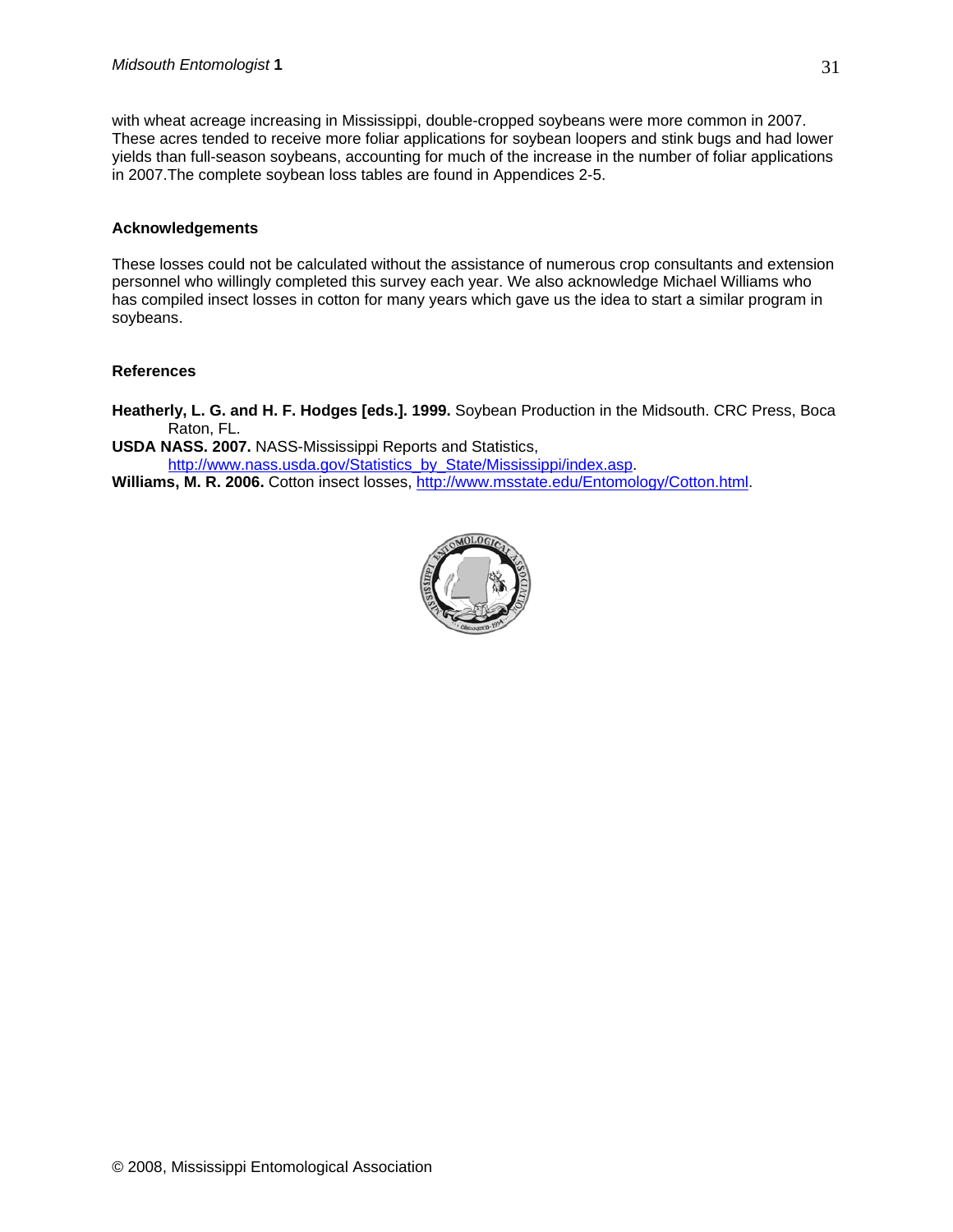**Appendix 1.** Definitions and formulas used in soybean loss estimate spreadsheet

| <b>Data Entry Fields</b>          | <b>Definition</b>                                                                                  |
|-----------------------------------|----------------------------------------------------------------------------------------------------|
| Acres Infested (B)                | Number of acres where pest was observed                                                            |
| Acres treated (D)                 | Number of acres where an insecticide was targeted at this pest                                     |
| # applications / acre treated (F) | Number of times an application was made on acres that were treated<br>at least once                |
| Cost of 1 insecticide (G)         | Cost of a single insecticide application (\$ per acre including material<br>plus application cost) |
| % loss per acre infested (H)      | Estimate of yield loss (as percent) from this pest on all acres where<br>pest was present          |
|                                   |                                                                                                    |
| <b>Calculated Fields</b>          | Formula                                                                                            |
| % Acres Infested (C)              | Acres Infested (B) / Total Acres                                                                   |
| % Acres Treated (E)               | Acres Treated (D) / Total Acres                                                                    |
| # of apps per total $\dots(l)$    | % acres treated (E) x number of applications per treated acre (F)                                  |
| cost / acre (J)                   | # of appls per total  (I) x cost of insecticide (G)                                                |
| Overall reduction (K)             | Acres infested $(B)$ x % loss per acre infested $(H)$ / Total acres                                |
| bushel lost per pest (L)          | Total acres (B32) x Overall reduction (K) x yield                                                  |
| $loss + cost (M)$                 | (bushels lost $(L)$ x price $(B34)$ ) + (cost/acre $(J)$ x total acres)                            |
| $loss + cost/acre (N)$            | $loss + cost (M) / total acres$                                                                    |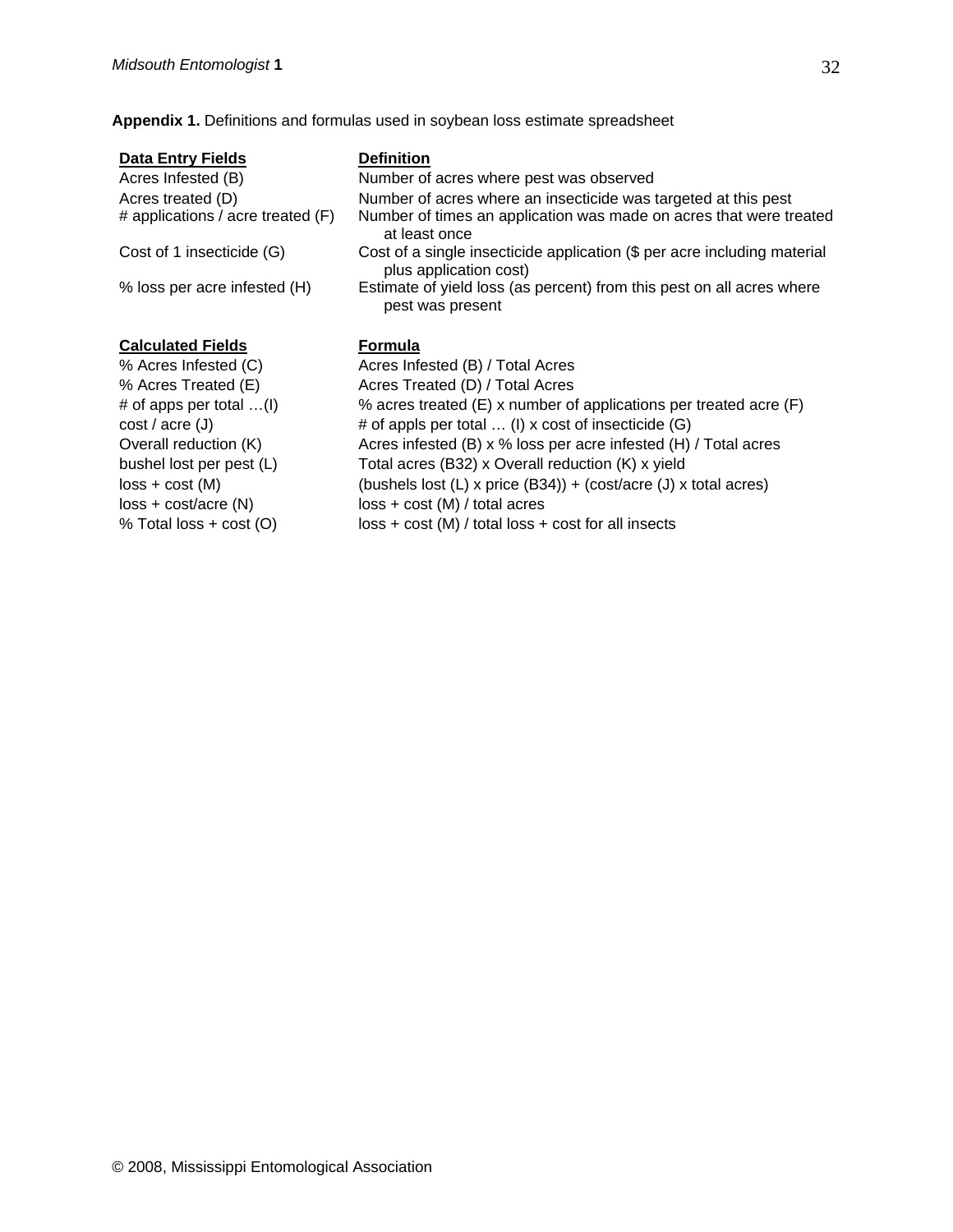**Appendix 2.** Soybean insect losses, 2004.

|                               |           |          |                      |         | # of        |             | % loss per | # of apps per |           |           |             |               |           | % Total  |
|-------------------------------|-----------|----------|----------------------|---------|-------------|-------------|------------|---------------|-----------|-----------|-------------|---------------|-----------|----------|
|                               | Acres     | % Acres  |                      | % Acres | apps/acres  | Cost of 1   | acre       | total soy     |           | Overall % | bushel lost |               | $Loss +$  | $Loss +$ |
| Pest                          | Infested  | Infested | <b>Acres Treated</b> | Treated | treated     | Insecticide | infested   | acres         | cost/acre | reduction | per pest    | $Loss + Cost$ | Cost/acre | Cost     |
| Armyworm complex              | 80,000    | 4.8%     | 800                  | 0.0%    | 1           | \$7.00      | 0.50       | 0.000         | \$0.00    | 0.02%     | 16,321      | \$106.787     | \$0.06    | 0.3%     |
| <b>Banded Cucumber Beetle</b> | 33.400    | 2.0%     | $\Omega$             | 0.0%    | $\Omega$    | \$0.00      | 0.00       | 0.000         | \$0.00    | 0.00%     | $\mathbf 0$ | \$0           | \$0.00    | 0.0%     |
| <b>Bean Leaf Beetle</b>       | 1,002,000 | 60.0%    | 200,400              | 12.0%   | 1.1         | \$4.50      | 2.00       | 0.132         | \$0.59    | 1.20%     | 817,660     | \$6,061,472   | \$3.63    | 14.5%    |
| <b>Blister Beetle</b>         | 16,700    | 1.0%     | $\Omega$             | 0.0%    | $\mathbf 0$ | \$0.00      | 0.00       | 0.000         | \$0.00    | 0.00%     | 0           | \$0           | \$0.00    | 0.0%     |
| Corn Earworm                  | 83,500    | 5.0%     | 1,800                | 0.1%    |             | \$7.25      | 0.10       | 0.001         | \$0.01    | 0.01%     | 3,407       | \$34.173      | \$0.02    | 0.1%     |
| Cutworms                      | 16,700    | 1.0%     | 3,340                | 0.2%    |             | \$1.50      | 0.00       | 0.002         | \$0.00    | 0.00%     | 0           | \$5,010       | \$0.00    | 0.0%     |
| Dectes Stem Borer             | $\Omega$  | 0.0%     | 0                    | 0.0%    | 0           | \$0.00      | 0.00       | 0.000         | \$0.00    | 0.00%     | $\Omega$    | \$0           | \$0.00    | 0.0%     |
| Garden Webworms               | $\Omega$  | 0.0%     | $\Omega$             | 0.0%    | 0           | \$0.00      | 0.00       | 0.000         | \$0.00    | 0.00%     | $\Omega$    | \$0           | \$0.00    | 0.0%     |
| <b>Grape Colaspis</b>         | 167,000   | 10.0%    | $\Omega$             | 0.0%    | 0           | \$0.00      | 0.00       | 0.000         | \$0.00    | 0.00%     | $\Omega$    | \$0           | \$0.00    | 0.0%     |
| Grasshopper                   | 500,000   | 29.9%    | 8,000                | 0.5%    |             | \$2.60      | 0.50       | 0.005         | \$0.01    | 0.15%     | 102,003     | \$653,222     | \$0.39    | 1.6%     |
| Green Cloverworm              | 417,500   | 25.0%    | 0                    | 0.0%    | 0           | \$0.00      | 0.50       | 0.000         | \$0.00    | 0.13%     | 85,173      | \$528,072     | \$0.32    | 1.3%     |
| Lesser Cornstalk Borer        | $\Omega$  | 0.0%     | $\Omega$             | 0.0%    | 0           | \$0.00      | 0.00       | 0.000         | \$0.00    | 0.00%     | $\Omega$    | \$0           | \$0.00    | 0.0%     |
| Mexican Bean Beetle           | $\Omega$  | 0.0%     | $\Omega$             | 0.0%    | 0           | \$0.00      | 0.00       | 0.000         | \$0.00    | 0.00%     | 0           | \$0           | \$0.00    | 0.0%     |
| Potato Leafhopper             | 334,000   | 20.0%    | 1,670                | 0.1%    |             | \$4.50      | 0.25       | 0.001         | \$0.00    | 0.05%     | 34,069      | \$218,744     | \$0.13    | 0.5%     |
| Saltmarsh Caterpillar         | 85,000    | 5.1%     | 1,700                | 0.1%    |             | \$6.00      | 0.25       | 0.001         | \$0.01    | 0.01%     | 8,670       | \$63,956      | \$0.04    | 0.2%     |
| Soybean Aphid                 | 83,500    | 5.0%     | $\Omega$             | 0.0%    | 0           | \$0.00      | 0.00       | 0.000         | \$0.00    | 0.00%     | $\mathbf 0$ | \$0           | \$0.00    | 0.0%     |
| Soybean Looper                | 334.000   | 20.0%    | 6,680                | 0.4%    |             | \$6.00      | 2.00       | 0.004         | \$0.02    | 0.40%     | 272,553     | \$1,729,911   | \$1.04    | 4.1%     |
| <b>Spider Mites</b>           | 8,350     | 0.5%     | 0                    | 0.0%    |             | \$7.00      | 0.00       | 0.000         | \$0.00    | 0.00%     | $\Omega$    | \$0           | \$0.00    | 0.0%     |
| Spotted Cucumber Beetle       | $\Omega$  | 0.0%     | $\Omega$             | 0.0%    | 0           | \$0.00      | 0.00       | 0.000         | \$0.00    | 0.00%     | $\Omega$    | \$0           | \$0.00    | 0.0%     |
| Stink Bugs                    | 1,670,000 | 100.0%   | 584,500              | 35.0%   | 1.5         | \$5.50      | 5.00       | 0.525         | \$2.89    | 5.00%     | 3.406.916   | \$25,945,007  | \$15.54   | 62.1%    |
| Threecornered Alfalfa Hopper  | 1,670,000 | 100.0%   | 334,000              | 20.0%   | 1.1         | \$4.50      | 1.00       | 0.220         | \$0.99    | 1.00%     | 681,383     | \$5,877,876   | \$3.52    | 14.1%    |
| Thrips                        | 1,002,000 | 60.0%    | $\Omega$             | 0.0%    | 0           | \$0.00      | 0.00       | 0.000         | \$0.00    | 0.00%     | 0           | \$0           | \$0.00    | 0.0%     |
| Velvetbean Caterpillar        | 417,500   | 25.0%    | 4,175                | 0.3%    |             | \$4.50      | 0.50       | 0.003         | \$0.01    | 0.13%     | 85,173      | \$546,860     | \$0.33    | 1.3%     |
|                               |           |          |                      |         |             |             |            | 0.894         | \$4.54    | 8.09%     | 5.513.329   | \$41.771.089  | \$25.01   | 100.0%   |

| Data Input                |           |  |  |  |  |  |  |  |  |
|---------------------------|-----------|--|--|--|--|--|--|--|--|
| <b>Total Acres</b>        | 1,670,000 |  |  |  |  |  |  |  |  |
| Yield/acre                | 37.5      |  |  |  |  |  |  |  |  |
| Price/Bushel              | \$6.20    |  |  |  |  |  |  |  |  |
| % Acres Scouted           | 10        |  |  |  |  |  |  |  |  |
| Scouting Fee/scouted acre | \$4.50    |  |  |  |  |  |  |  |  |
| % Acres Insect Seed Trt.  |           |  |  |  |  |  |  |  |  |
| Seed Trt Cost/treated ac  |           |  |  |  |  |  |  |  |  |

| Data Input     |                 | <b>Yield &amp; Management Results</b> |            | <b>Economic Results</b>   |              |          |  |  |  |
|----------------|-----------------|---------------------------------------|------------|---------------------------|--------------|----------|--|--|--|
|                | 1.670.000       | <b>Total Bushels Harvested</b>        | 62.625.000 |                           | Total        | Per Acre |  |  |  |
|                | 37.5            | <b>Total Bushels Lost to Insects</b>  | 5,513,329  | Foliar Insecticides Costs | \$7,588,448  | \$4.54   |  |  |  |
|                | \$6.20          | <b>Percent Yield Loss</b>             | 8.09%      | Seed Treatment Costs      | \$0          | \$0.00   |  |  |  |
| buted          | 10 <sub>1</sub> | Yield w/o Insects                     | 40.80      | Scouting costs            | \$751.500    | \$0.45   |  |  |  |
| e/scouted acre | \$4.50          | Ave. # Spray Applications             | 0.894      | <b>Total Costs</b>        | \$8.339.948  | \$4.99   |  |  |  |
| ect Seed Trt.  |                 | <b>Seed Treated Acres</b>             |            | Yield Lost to insects     | \$34.182.641 | \$20.47  |  |  |  |
| st/treated ac  | \$8.00          | <b>Scouted Acres</b>                  | 167,000    | Total Losses + Costs      | \$42,522,589 | \$25.46  |  |  |  |

| Data Input                |                 | Yield & Management Results           |            |                           | <b>Economic Results</b> |          |  |  |  |
|---------------------------|-----------------|--------------------------------------|------------|---------------------------|-------------------------|----------|--|--|--|
| <b>Total Acres</b>        | 1,670,000       | <b>Total Bushels Harvested</b>       | 62.625.000 |                           | Total                   | Per Acre |  |  |  |
| Yield/acre                | 37.5            | <b>Total Bushels Lost to Insects</b> | 5.513.329  | Foliar Insecticides Costs | \$7.588.448             | \$4.54   |  |  |  |
| Price/Bushel              | \$6.20          | <b>Percent Yield Loss</b>            | 8.09%      | Seed Treatment Costs      | \$0                     | \$0.00   |  |  |  |
| % Acres Scouted           | 10 <sup>1</sup> | Yield w/o Insects                    | 40.80      | Scouting costs            | \$751.500               | \$0.45   |  |  |  |
| Scouting Fee/scouted acre | \$4.50          | Ave. # Spray Applications            | 0.894      | <b>Total Costs</b>        | \$8.339.948             | \$4.99   |  |  |  |
| % Acres Insect Seed Trt.  |                 | Seed Treated Acres                   |            | Yield Lost to insects     | \$34.182.641            | \$20.47  |  |  |  |
| Seed Trt Cost/treated ac  | ¶∩∩ ג¢          | Scoutad Acres                        | 167.000    | Total Losses + Costs      | \$425258                | \$25.46  |  |  |  |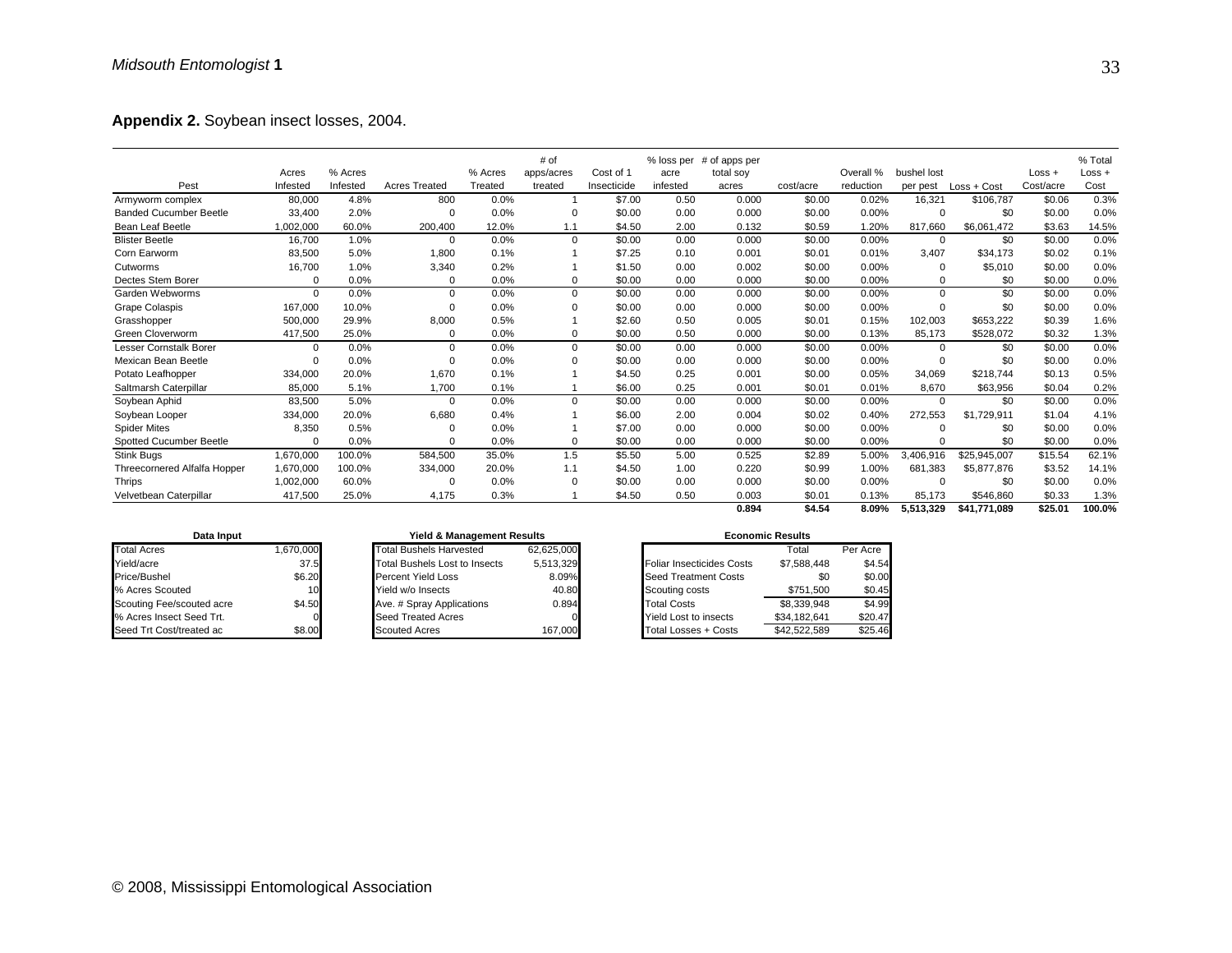**Appendix 3.** Soybean insect losses, 2005.

|                               |           |          |                      |         | # of           |             | % loss per | # of apps per |           |           |             |              |           | % Total  |
|-------------------------------|-----------|----------|----------------------|---------|----------------|-------------|------------|---------------|-----------|-----------|-------------|--------------|-----------|----------|
|                               | Acres     | % Acres  |                      | % Acres | apps/acres     | Cost of 1   | acre       | total soy     |           | Overall % | bushel lost |              | $Loss +$  | $Loss +$ |
| Pest                          | Infested  | Infested | <b>Acres Treated</b> | Treated | treated        | Insecticide | infested   | acres         | cost/acre | reduction | per pest    | Loss + Cost  | Cost/acre | Cost     |
| Armyworm complex              | 250,000   | 15.5%    | 3,500                | 0.2%    | $\overline{1}$ | \$7.00      | 0.30       | 0.002         | \$0.02    | 0.05%     | 29,087      | \$196,696    | \$0.12    | 0.7%     |
| <b>Banded Cucumber Beetle</b> | 28,000    | 1.7%     | $\Omega$             | 0.0%    | $\Omega$       | \$0.00      | 0.00       | 0.000         | \$0.00    | 0.00%     | $\Omega$    | \$0          | \$0.00    | 0.0%     |
| Bean Leaf Beetle              | 1,000,000 | 62.1%    | 150,000              | 9.3%    |                | \$4.50      | 1.00       | 0.093         | \$0.42    | 0.62%     | 387,829     | \$2,970,945  | \$1.85    | 10.8%    |
| <b>Blister Beetle</b>         | 12,000    | 0.7%     | $\Omega$             | 0.0%    | 0              | \$0.00      | 0.00       | 0.000         | \$0.00    | 0.00%     | $\mathbf 0$ | \$0          | \$0.00    | 0.0%     |
| Corn Earworm                  | 60,000    | 3.7%     | 1,800                | 0.1%    |                | \$7.25      | 0.01       | 0.001         | \$0.01    | 0.00%     | 233         | \$14,428     | \$0.01    | 0.1%     |
| Cutworms                      | 30,000    | 1.9%     | 6,000                | 0.4%    |                | \$1.50      | 0.00       | 0.004         | \$0.01    | 0.00%     | 0           | \$9,000      | \$0.01    | 0.0%     |
| Dectes Stem Borer             | $\Omega$  | 0.0%     | $\Omega$             | 0.0%    | 0              | \$0.00      | 0.00       | 0.000         | \$0.00    | 0.00%     | $\Omega$    | \$0          | \$0.00    | 0.0%     |
| Garden Webworms               | $\Omega$  | 0.0%     | $\Omega$             | 0.0%    | 0              | \$0.00      | 0.00       | 0.000         | \$0.00    | 0.00%     | $\Omega$    | \$0          | \$0.00    | 0.0%     |
| <b>Grape Colaspis</b>         | 50,000    | 3.1%     | $\Omega$             | 0.0%    | 0              | \$0.00      | 0.00       | 0.000         | \$0.00    | 0.00%     | $\Omega$    | \$0          | \$0.00    | 0.0%     |
| Grasshopper                   | 800,000   | 49.7%    | 25,000               | 1.6%    |                | \$2.60      | 0.50       | 0.016         | \$0.04    | 0.25%     | 155.131     | \$983.378    | \$0.61    | 3.6%     |
| Green Cloverworm              | 600,000   | 37.3%    | 0                    | 0.0%    | 0              | \$0.00      | 0.20       | 0.000         | \$0.00    | 0.07%     | 46,539      | \$275,513    | \$0.17    | 1.0%     |
| Lesser Cornstalk Borer        | $\Omega$  | 0.0%     | $\Omega$             | 0.0%    | 0              | \$0.00      | 0.00       | 0.000         | \$0.00    | 0.00%     | $\mathbf 0$ | \$0          | \$0.00    | 0.0%     |
| Mexican Bean Beetle           | $\Omega$  | 0.0%     | $\Omega$             | 0.0%    | 0              | \$0.00      | 0.00       | 0.000         | \$0.00    | 0.00%     | 0           | \$0          | \$0.00    | 0.0%     |
| Potato Leafhopper             | 600,000   | 37.3%    | 25,000               | 1.6%    |                | \$3.00      | 0.40       | 0.016         | \$0.05    | 0.15%     | 93.079      | \$626,027    | \$0.39    | 2.3%     |
| Saltmarsh Caterpillar         | 75,000    | 4.7%     | 3,500                | 0.2%    |                | \$6.00      | 0.15       | 0.002         | \$0.01    | 0.01%     | 4,363       | \$46,829     | \$0.03    | 0.2%     |
| Soybean Aphid                 | 90,000    | 5.6%     | $\Omega$             | 0.0%    | $\Omega$       | \$0.00      | 0.00       | 0.000         | \$0.00    | 0.00%     | $\mathbf 0$ | \$0          | \$0.00    | 0.0%     |
| Soybean Looper                | 450,000   | 28.0%    | 21,000               | 1.3%    |                | \$6.00      | 1.50       | 0.013         | \$0.08    | 0.42%     | 261,784     | \$1.675.763  | \$1.04    | 6.1%     |
| <b>Spider Mites</b>           | 25,000    | 1.6%     | 500                  | 0.0%    |                | \$7.00      | 0.00       | 0.000         | \$0.00    | 0.00%     | $\Omega$    | \$3,500      | \$0.00    | 0.0%     |
| Spotted Cucumber Beetle       | $\Omega$  | 0.0%     | $\Omega$             | 0.0%    | 0              | \$0.00      | 0.00       | 0.000         | \$0.00    | 0.00%     | $\Omega$    | \$0          | \$0.00    | 0.0%     |
| Stink Bugs                    | 1,610,000 | 100.0%   | 575,000              | 35.7%   | 1.2            | \$5.50      | 3.50       | 0.429         | \$2.36    | 3.50%     | 2.185.414   | \$16,732,649 | \$10.39   | 60.7%    |
| Threecornered Alfalfa Hopper  | 1,300,000 | 80.7%    | 220,000              | 13.7%   | 1              | \$4.50      | 1.00       | 0.137         | \$0.61    | 0.81%     | 504,177     | \$3,974,728  | \$2.47    | 14.4%    |
| Thrips                        | 1,200,000 | 74.5%    | $\Omega$             | 0.0%    | $\Omega$       | \$0.00      | 0.00       | 0.000         | \$0.00    | 0.00%     | 0           | \$0          | \$0.00    | 0.0%     |
| Velvetbean Caterpillar        | 100,000   | 6.2%     | 750                  | 0.0%    |                | \$4.50      | 0.20       | 0.000         | \$0.00    | 0.01%     | 7.757       | \$49,294     | \$0.03    | 0.2%     |
|                               |           |          |                      |         |                |             |            | 0.712         | \$3.60    | 5.89%     | 3,675,393   | \$27,558,750 | \$17.12   | 100.0%   |

| Data Input                |           |  |  |  |  |  |  |  |  |
|---------------------------|-----------|--|--|--|--|--|--|--|--|
| <b>Total Acres</b>        | 1,610,000 |  |  |  |  |  |  |  |  |
| Yield/acre                | 36.5      |  |  |  |  |  |  |  |  |
| Price/Bushel              | \$5.92    |  |  |  |  |  |  |  |  |
| % Acres Scouted           | 11        |  |  |  |  |  |  |  |  |
| Scouting Fee/scouted acre | \$4.50    |  |  |  |  |  |  |  |  |
| % Acres Insect Seed Trt.  |           |  |  |  |  |  |  |  |  |
| Seed Trt Cost/treated ac  |           |  |  |  |  |  |  |  |  |

| Data Input     |          | <b>Yield &amp; Management Results</b> | <b>Economic Results</b> |                                  |          |  |  |
|----------------|----------|---------------------------------------|-------------------------|----------------------------------|----------|--|--|
|                | .610.000 | <b>Total Bushels Harvested</b>        | 58.765.000              |                                  | Total    |  |  |
|                | 36.5     | <b>Total Bushels Lost to Insects</b>  | 3.675.393               | <b>Foliar Insecticides Costs</b> | \$5,800  |  |  |
|                | \$5.92   | <b>Percent Yield Loss</b>             | 5.89%                   | <b>Seed Treatment Costs</b>      |          |  |  |
| batuc          |          | Yield w/o Insects                     | 38.78                   | Scouting costs                   | \$796    |  |  |
| e/scouted acre | \$4.50   | Ave. # Spray Applications             | 0.712                   | <b>Total Costs</b>               | \$6.597  |  |  |
| ect Seed Trt.  |          | <b>Seed Treated Acres</b>             |                         | Yield Lost to insects            | \$21.758 |  |  |
| st/treated ac  | \$8.00   | <b>Scouted Acres</b>                  | 177.100                 | <b>Total Losses + Costs</b>      | \$28,355 |  |  |

| Data Input                |          | <b>Yield &amp; Management Results</b> |            |                           | <b>Economic Results</b> |          |  |  |  |
|---------------------------|----------|---------------------------------------|------------|---------------------------|-------------------------|----------|--|--|--|
| <b>Total Acres</b>        | .610.000 | <b>Total Bushels Harvested</b>        | 58.765.000 |                           | Гоtal                   | Per Acre |  |  |  |
| Yield/acre                | 36.5     | <b>Total Bushels Lost to Insects</b>  | 3,675,393  | Foliar Insecticides Costs | \$5,800,425             | \$3.60   |  |  |  |
| Price/Bushel              | \$5.92   | <b>Percent Yield Loss</b>             | 5.89%      | Seed Treatment Costs      | \$0                     | \$0.00   |  |  |  |
| % Acres Scouted           |          | Yield w/o Insects                     | 38.78      | Scouting costs            | \$796.950               | \$0.50   |  |  |  |
| Scouting Fee/scouted acre | \$4.50   | Ave. # Spray Applications             | 0.712      | <b>Total Costs</b>        | \$6,597,375             | \$4.10   |  |  |  |
| % Acres Insect Seed Trt.  | $\Omega$ | Seed Treated Acres                    |            | Yield Lost to insects     | \$21.758.325            | \$13.51  |  |  |  |
| Seed Trt Cost/treated ac  | \$8.00   | <b>Scouted Acres</b>                  | 177.100    | Total Losses + Costs      | \$28,355,700            | \$17.61  |  |  |  |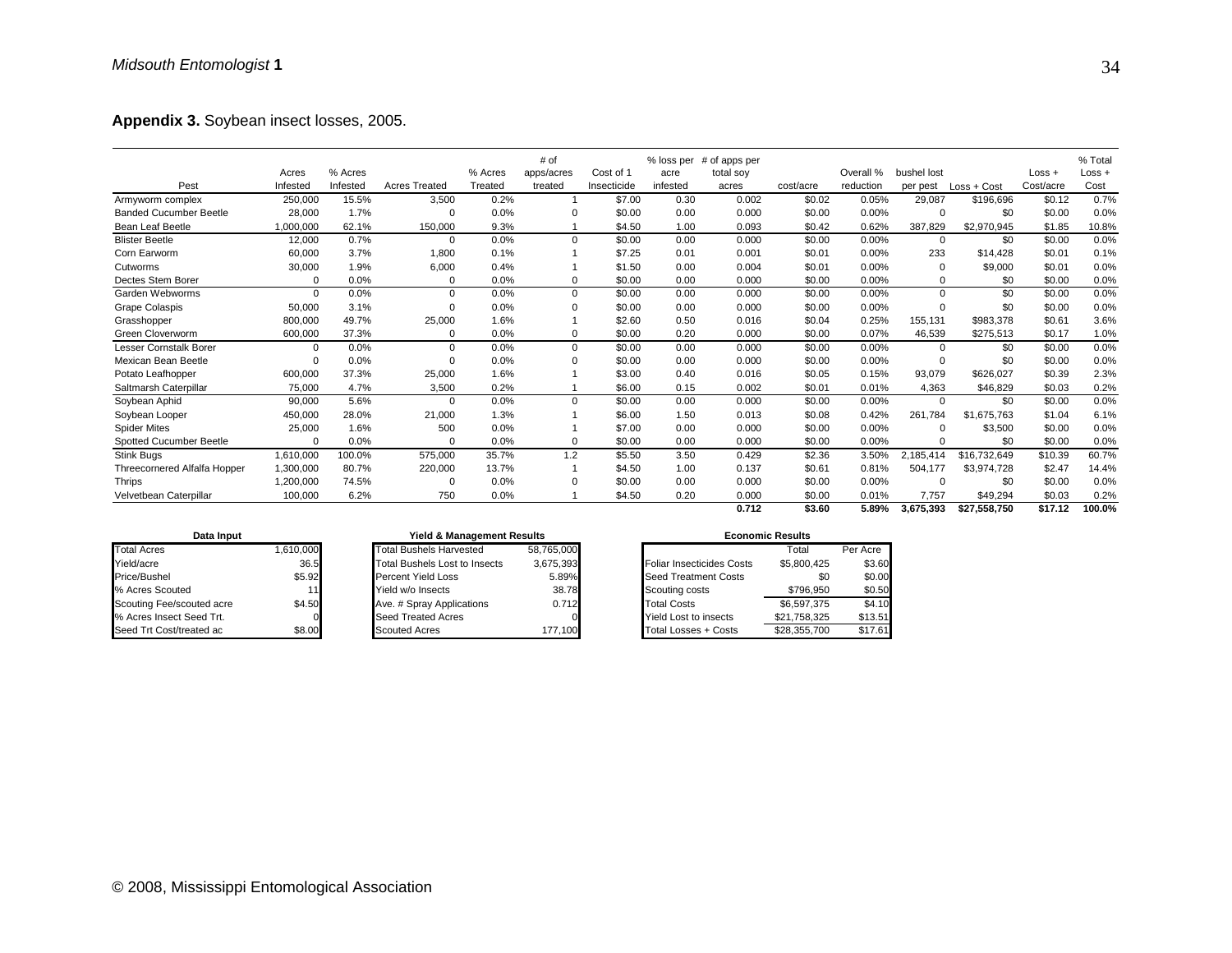**Appendix 4.** Soybean insect losses, 2006.

|                               |           |          |                      |         | # of       |             | % loss per | # of apps per |           |           |             |              |           | % Total  |
|-------------------------------|-----------|----------|----------------------|---------|------------|-------------|------------|---------------|-----------|-----------|-------------|--------------|-----------|----------|
|                               | Acres     | % Acres  |                      | % Acres | apps/acres | Cost of 1   | acre       | total soy     |           | Overall % | bushel lost |              | $Loss +$  | $Loss +$ |
| Pest                          | Infested  | Infested | <b>Acres Treated</b> | Treated | treated    | Insecticide | infested   | acres         | cost/acre | reduction | per pest    | Loss + Cost  | Cost/acre | Cost     |
| Armyworm complex              | 365,000   | 21.9%    | 1,200                | 0.1%    |            | \$7.00      | 0.30       | 0.001         | \$0.01    | 0.07%     | 30,327      | \$197,336    | \$0.12    | 0.6%     |
| <b>Banded Cucumber Beetle</b> | 35,000    | 2.1%     | $\Omega$             | 0.0%    | $\Omega$   | \$0.00      | 0.00       | 0.000         | \$0.00    | 0.00%     | 0           | \$0          | \$0.00    | 0.0%     |
| Bean Leaf Beetle              | ,300,000  | 77.8%    | 330,000              | 19.8%   |            | \$6.00      | 0.80       | 0.198         | \$1.19    | 0.62%     | 288,036     | \$3,774,461  | \$2.26    | 12.3%    |
| <b>Blister Beetle</b>         | 9,000     | 0.5%     | 0                    | 0.0%    | $\Omega$   | \$0.00      | 0.00       | 0.000         | \$0.00    | 0.00%     | $\mathbf 0$ | \$0          | \$0.00    | 0.0%     |
| Corn Earworm                  | 85,000    | 5.1%     | 1,800                | 0.1%    |            | \$7.25      | 0.50       | 0.001         | \$0.01    | 0.03%     | 11,771      | \$86,381     | \$0.05    | 0.3%     |
| Cutworms                      | 33,000    | 2.0%     | 1,750                | 0.1%    |            | \$1.50      | 0.00       | 0.001         | \$0.00    | 0.00%     | 0           | \$2,625      | \$0.00    | 0.0%     |
| Dectes Stem Borer             | $\Omega$  | 0.0%     | 0                    | 0.0%    | 0          | \$0.00      | 0.00       | 0.000         | \$0.00    | 0.00%     | $\Omega$    | \$0          | \$0.00    | 0.0%     |
| Garden Webworms               | $\Omega$  | 0.0%     | $\Omega$             | 0.0%    | $\Omega$   | \$0.00      | 0.00       | 0.000         | \$0.00    | 0.00%     | $\Omega$    | \$0          | \$0.00    | 0.0%     |
| <b>Grape Colaspis</b>         | 43,000    | 2.6%     | $\Omega$             | 0.0%    | $\Omega$   | \$0.00      | 0.00       | 0.000         | \$0.00    | 0.00%     | $\mathbf 0$ | \$0          | \$0.00    | 0.0%     |
| Grasshopper                   | 950,000   | 56.9%    | 31,000               | 1.9%    |            | \$5.10      | 0.50       | 0.019         | \$0.09    | 0.28%     | 131,555     | \$977,686    | \$0.59    | 3.2%     |
| Green Cloverworm              | 725,000   | 43.4%    | 0                    | 0.0%    | $\Omega$   | \$0.00      | 0.20       | 0.000         | \$0.00    | 0.09%     | 40,159      | \$250,189    | \$0.15    | 0.8%     |
| Lesser Cornstalk Borer        | $\Omega$  | 0.0%     | $\Omega$             | 0.0%    | 0          | \$0.00      | 0.00       | 0.000         | \$0.00    | 0.00%     | $\Omega$    | \$0          | \$0.00    | 0.0%     |
| Mexican Bean Beetle           | $\Omega$  | 0.0%     | 0                    | 0.0%    | $\Omega$   | \$0.00      | 0.00       | 0.000         | \$0.00    | 0.00%     | $\mathbf 0$ | \$0          | \$0.00    | 0.0%     |
| Potato Leafhopper             | 450,000   | 26.9%    | 1,400                | 0.1%    |            | \$6.00      | 0.20       | 0.001         | \$0.01    | 0.05%     | 24,926      | \$163,690    | \$0.10    | 0.5%     |
| Saltmarsh Caterpillar         | 46,000    | 2.8%     | 2,100                | 0.1%    |            | \$9.00      | 0.15       | 0.001         | \$0.01    | 0.00%     | 1,911       | \$30,806     | \$0.02    | 0.1%     |
| Soybean Aphid                 | 85,000    | 5.1%     | 0                    | 0.0%    | $\Omega$   | \$0.00      | 0.00       | 0.000         | \$0.00    | 0.00%     | 0           | \$0          | \$0.00    | 0.0%     |
| Soybean Looper                | 666,000   | 39.9%    | 46,000               | 2.8%    |            | \$9.00      | 1.50       | 0.028         | \$0.25    | 0.60%     | 276,680     | \$2,137,718  | \$1.28    | 6.9%     |
| <b>Spider Mites</b>           | 25,000    | 1.5%     | 90                   | 0.0%    |            | \$7.00      | 0.00       | 0.000         | \$0.00    | 0.00%     | $\Omega$    | \$630        | \$0.00    | 0.0%     |
| Spotted Cucumber Beetle       | $\Omega$  | 0.0%     | $\Omega$             | 0.0%    | $\Omega$   | \$0.00      | 0.00       | 0.000         | \$0.00    | 0.00%     | $\Omega$    | \$0          | \$0.00    | 0.0%     |
| Stink Bugs                    | 1,670,000 | 100.0%   | 760,000              | 45.5%   | 1.4        | \$8.50      | 3.50       | 0.637         | \$5.42    | 3.50%     | 1,618,815   | \$19,129,218 | \$11.45   | 62.1%    |
| Threecornered Alfalfa Hopper  | 1,400,000 | 83.8%    | 250,000              | 15.0%   |            | \$6.00      | 1.00       | 0.150         | \$0.90    | 0.84%     | 387,740     | \$3,915,621  | \$2.34    | 12.7%    |
| Thrips                        | 1,600,000 | 95.8%    | 0                    | 0.0%    | $\Omega$   | \$0.00      | 0.01       | 0.000         | \$0.00    | 0.01%     | 4,431       | \$27,607     | \$0.02    | 0.1%     |
| Velvetbean Caterpillar        | 280,000   | 16.8%    | 1,200                | 0.1%    |            | \$7.50      | 0.20       | 0.001         | \$0.01    | 0.03%     | 15,510      | \$105,625    | \$0.06    | 0.3%     |
|                               |           |          |                      |         |            |             |            | 1.036         | \$7.88    | 6.12%     | 2.831.860   | \$30.799.594 | \$18.44   | 100.0%   |

| Data Input                |           |  |  |  |  |  |
|---------------------------|-----------|--|--|--|--|--|
| <b>State</b>              | ΜS        |  |  |  |  |  |
| Year                      | 2006      |  |  |  |  |  |
| <b>Total Acres</b>        | 1,670,000 |  |  |  |  |  |
| Yield/acre                | 26        |  |  |  |  |  |
| Price/Bushel              | \$6.23    |  |  |  |  |  |
| % Acres Scouted           | 15        |  |  |  |  |  |
| Scouting Fee/scouted acre | \$4.50    |  |  |  |  |  |
| % Acres Insect Seed Trt.  | 0.01      |  |  |  |  |  |
| Seed Trt Cost/treated ac  | \$8.00    |  |  |  |  |  |

| Data Input |           |                                | <b>Yield &amp; Management Results</b> |  |                                  |          |  |  |
|------------|-----------|--------------------------------|---------------------------------------|--|----------------------------------|----------|--|--|
| MS         |           | <b>Total Bushels Harvested</b> | 43,420,000                            |  | Total                            |          |  |  |
|            | 2006      | Total Bushels Lost to Insects  | 2,831,860                             |  | <b>Foliar Insecticides Costs</b> | \$13,157 |  |  |
|            | 1,670,000 | <b>Percent Yield Loss</b>      | 6.12%                                 |  | <b>Seed Treatment Costs</b>      | \$1      |  |  |
|            | 26        | Yield w/o Insects              | 27.70                                 |  | Scouting costs                   | \$1.127  |  |  |
|            | \$6.23    | Ave. # Spray Applications      | 1.036                                 |  | <b>Total Costs</b>               | \$14,285 |  |  |
|            | 15        | <b>Seed Treated Acres</b>      | 167                                   |  | <b>Yield Lost to insects</b>     | \$17.642 |  |  |
| uted acre  | \$4.50    | <b>Scouted Acres</b>           | 250.500                               |  | <b>Total Losses + Costs</b>      | \$31.928 |  |  |

| <b>Economic Results</b> |  |  |
|-------------------------|--|--|
|                         |  |  |

| ---------                 |                                |                                                               |                                  |                                                      |          |  |  |  |
|---------------------------|--------------------------------|---------------------------------------------------------------|----------------------------------|------------------------------------------------------|----------|--|--|--|
| MS                        | <b>Total Bushels Harvested</b> |                                                               |                                  | Total                                                | Per Acre |  |  |  |
|                           | Total Bushels Lost to Insects  |                                                               | <b>Foliar Insecticides Costs</b> | \$13.157.105                                         | \$7.88   |  |  |  |
|                           | <b>Percent Yield Loss</b>      | 6.12%                                                         | <b>Seed Treatment Costs</b>      | \$1.336                                              | \$0.00   |  |  |  |
|                           | Yield w/o Insects              |                                                               | Scouting costs                   | \$1.127.250                                          | \$0.68   |  |  |  |
|                           | Ave. # Spray Applications      |                                                               | <b>Total Costs</b>               | \$14.285.691                                         | \$8.55   |  |  |  |
| % Acres Scouted           | Seed Treated Acres             | 167                                                           | Yield Lost to insects            | \$17.642.489                                         | \$10.56  |  |  |  |
| Scouting Fee/scouted acre | <b>Scouted Acres</b>           |                                                               | Total Losses + Costs             | \$31.928.180                                         | \$19.12  |  |  |  |
|                           |                                | 2006<br>,670,000<br>26<br>\$6.23<br>15 <sub>l</sub><br>\$4.50 |                                  | 43.420.000<br>2,831,860<br>27.70<br>1.036<br>250,500 |          |  |  |  |